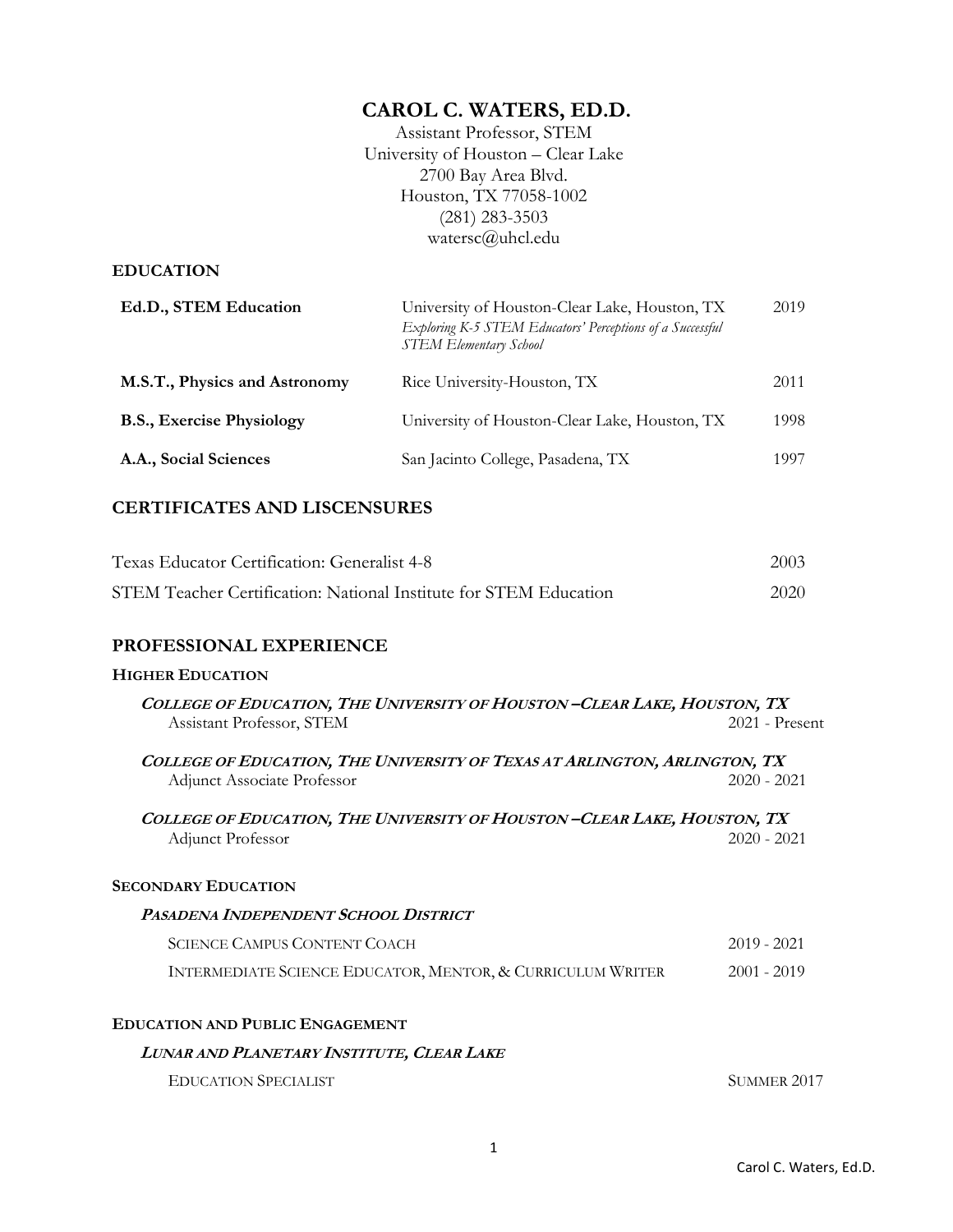### **COURSES TAUGHT AT UHCL**

Graduate

EDCI 7431: Learning & Cognition in STEM Education EDCI 7138 Curriculum Design in STEM

Undergraduate

TCED 4303: Creating Positive Learning Environments EC-6 TCED 4322: Science Methods for EC-6

### **COURSES TAUGHT AT OTHER UNIVERSITIES**

### **Graduate**

EDUC 5314: Effective Classroom Instruction SCED 5354: Water Properties, Distribution, The Water Cycle, & Weather

### **SCHOLARLY PUBLICATIONS**

Waters, C. C. (2018). *Exploring K-5 STEM educators' perceptions of a successful elementary school*. (Publication No. 0000-0001-9962-7679) [Doctoral dissertation, University of Houston-Clear Lake]. Texas Digital Library.

### **PRESENTATIONS & WORKSHOPS CONDUCTED**

### **NATIONAL AND REGIONAL CONFERENCES**

### **NARST, NSTA, SERA 2022**

- **Waters, C.** (2021). Foundations of a successful STEM school. Southwest Educational Research Association. Paper presentation. Virtual Conference.
- Curtis, M**.** & **Waters, C.** (2021). The 2020 STEMulus is here! Cross-curricular teaching STEM and social studies education. Southwest Educational Research Association. Paper presentation. Virtual Conference.
- **Waters, C.** (2018). STEM: A Defining Situation. National Science Teachers Association (NSTA). Atlanta, GA.
- Shupla, C., **Waters, C**., & Colston, W. (2016). Moon mania: Modeling Lunar Phases. National Science Teachers Association (NSTA) Area Conference. Minneapolis, MN.
- Shupla, C., **Waters, C**., & Colston, W. (2016). Seasons in the Sun. National Science Teachers Association (NSTA) Area Conference. Minneapolis, MN.
- Shupla, C., **Waters, C**., & Grout, J. (2016). Heating things up: Using CER with seasonal data. National Science Teachers Association (NSTA) STEM Forum & Expo. Denver, CO.
- Shupla, C., **Waters, C**., & Grout, J. (2016). Looking at light: Analyzing reflectance spectra. National Science Teachers Association (NSTA) STEM Forum & Expo. Denver, CO.
- Lopez, T., Hickman, D., Russell, G., & **Waters, C**. (2014). National Excellence in Urban Schools Transformation Symposium. National Center for Urban School Transformation. San Diego, CA.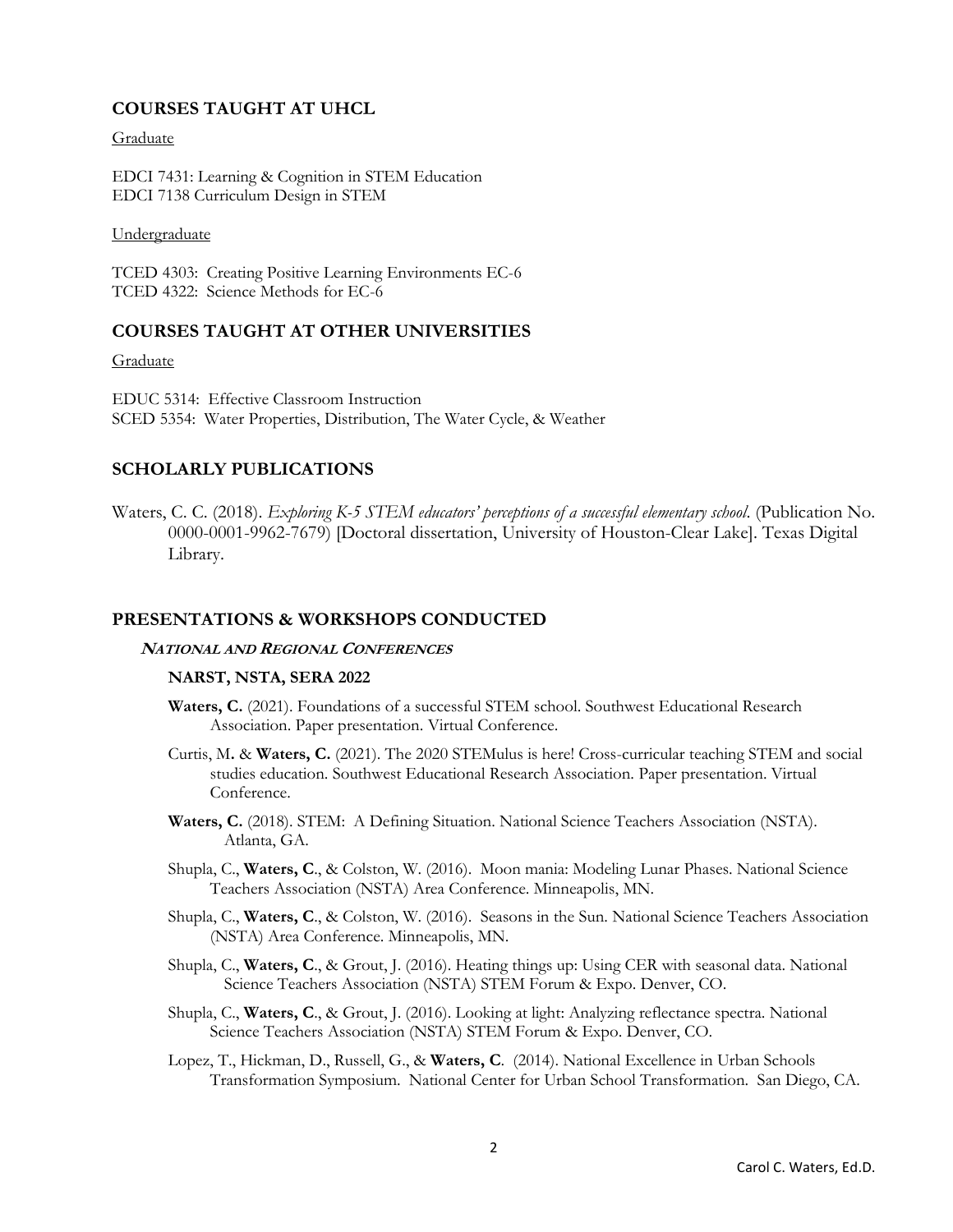#### **STATE CONFERENCES**

- Waters, C. (2021). Leadership and culture: Fostering a STEM-driven growth mindset. Greater Houston Area Virtual STEM Conference. Clear Lake, TX.
- Curtis, M. & **Waters, C.** (2021). STEMming future social studies education. Greater Houston Area Virtual STEM Conference. Clear Lake, TX.
- **Waters, C.** (2020). Creating a successful STEM elementary school. Texas STEM Conference. Austin, TX.
- **Waters, C.** (2019). Key Components of a successful STEM elementary school. TxATE Conference. Austin, TX.
- Curtis, M. & **Waters, C.** (2019). STEMmulating Interest in Social Studies Education. TxATE Conference. Austin, TX.
- **Waters, C**. (2019). Exploring a Successful STEM Elementary School. Greater Houston Area STEM Conference. Houston, TX.
- Shupla, C. & **Waters, C.** (2015). Looking at the Light Spectra in the Science Classroom. T-STEM Conference. Galveston, TX
- Shupla, C., **Waters, C**., Grout J. (2013). TESTA Presents-Components of the Universe. Conference of Association of Science Teachers 2013. Houston, TX
- **Waters, C**., Grout, J., & Ruggeri, A. **(**2013). I Feel the Earth Move Under my Feet. Conference of Association of Science Teachers (CAST) 2013. Houston, TX
- **Waters, C.** (2011). Geophysical investigation of an abandoned cemetery. Prairie View A&M University. Prairie View, TX.
- **Waters, C.** and Grout, J. November 2009. Plate Tectonics. CAST Conference of Association of Science Teachers 2009. Houston, TX

#### **K-12 TEACHER TRAINING WORKSHOPS CONDUCTED**

**Waters, C.** & Yoes, H. (2020). Earth Story backward planning. Fall Regional Convening. Pasadena, TX.

Yoes, H. & **Waters, C.** (2020). Calibrating Playing with Forces. Fall Regional Convening. Pasadena, TX.

- **Waters, C.** & Price, L. (2019). Writing in science. Spring Regional Convening. Pasadena, TX.
- **Waters, C.** & Shupla, C. (2017). Lunar Exploration Summer Intern Program. Lunar and Planetary Institute. Clear Lake, TX.
- **Waters, C.** (2017). Quintile reports. Thompson Intermediate. Houston, TX.
- **Waters, C**. (2016). Heating things up: Using CER with seasonal data. Pasadena ISD Science Focus. Pasadena, TX.
- **Waters, C**. & Martinez, P. (2016). Motion Graphs. Pasadena ISD Science Focus. Pasadena, TX.
- Shupla, C. **& Waters, C.** (2015). Moon Mania: Lunar Phases. Lunar and Planetary Institute. Clear Lake, TX.
- Shupla, C. **& Waters, C.** (2015). Let's Talk Tides. Lunar and Planetary Institute. Clear Lake, TX.
- Shupla, C. **& Waters, C.** (2015). Topography and Satellite Images. Lunar and Planetary Institute. Clear Lake, TX.
- Shupla, C. **& Waters, C.** (2015). Seasons. Lunar and Planetary Institute. Clear Lake, TX.
- Shupla, C. **& Waters, C.** (2015). Characteristics of the Universe. Lunar and Planetary Institute. Clear Lake, TX.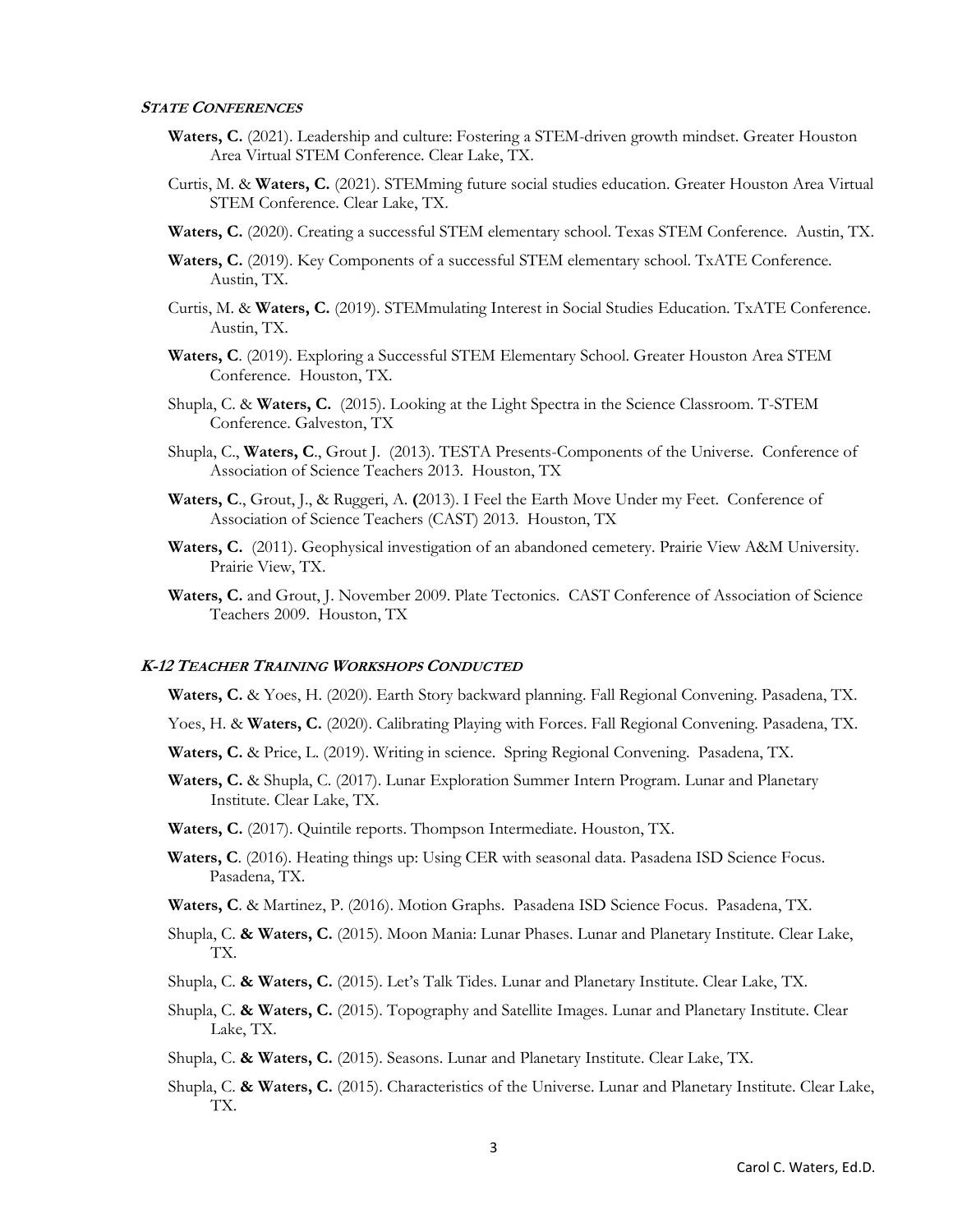- Shupla, C. **& Waters, C.** (2015). Characteristics of the Universe: Stars and Galaxies. Harris County Department of Education Science Center. 1-Day training for 8th grade science teachers provided by the Lunar and Planetary Institute and Harris County Department of Education. Houston, TX.
- Shupla, C. & **Waters, C.** (2015). Moon Mania: Lunar Phases and Tides. Harris County Department of Education Science Center. 1-Day training for  $8<sup>th</sup>$  grade science teachers provided by the Lunar and Planetary Institute and Harris County Department of Education. Houston, TX.
- **Waters, C.** (2015). Moon Mania: Lunar Phases. Pasadena ISD Science Focus. San Jacinto Intermediate.
- Waters, C. (2015). Discovering Plate Boundaries. Beverly Hills Intermediate. <sup>1</sup>/<sub>2</sub>-Day training for all 8<sup>th</sup> grade science teachers provided by the Pasadena ISD. Houston, TX.
- **Waters, C.** & Shupla, C*.* (2014). Plate Tectonics. Harris County Department of Education Science Center. 1-Day training for 8th grade science teachers provided by the Lunar and Planetary Institute and Harris County Department of Education. Houston, TX.
- **Waters, C.**(2013). Digital Scrapbooking for Students. Thompson Intermediate. Houston, TX.
- **Waters, C.**(2012). Wacky Word Walls that Work!. Thompson Intermediate. Houston, TX.
- **Waters, C.** (2010). CAST Potpourri Sharing Session for Science. Pasadena ISD. Pasadena, TX

### **INVITED GUEST SPEAKER**

- **Waters, C.** (2020). Data-driven differentiation. University of Texas Arlington. Invited by Dr. Mary Curtis and Brenda Harris.
- Waters, C. (2019). STEM and project-based learning. University of Houston-Clear Lake. Invited by Dr. Sandy Watson.
- **Waters, C.** (2019). UHCL Common Reader Program. Big Reveal and Student Panel. Invited by Dr. Anne Gessler. https://www.uhclthesignal.com/wordpress/2019/05/13/common-reader-programreveals-new-book-for-2019-2020/
- **Waters, C.** (2018). The Super S's: Inspiring and motivating girls in the Social Sciences and STEM. Texas Council for Social Studies. Pasadena, TX. Invited by Dr. Anita Lewis and Sandy Curtis.
- **Waters, C**. (2015). STEM Seminar: How can intermediate school females be inspired & motivated to pursue a STEM career. University of Houston-Clear Lake. Invited by Dr. Sue Brown.

### **SERVICE to the PROFESSION**

### **International Professional Organizations**

Journal of Pedagogical Research. (2021). Peer-reviewed international scientific journal that publishes the articles on any area of education. (Reviewer)

Strand 3 – Science Teaching – Primary School (Grades preK-6): Characteristics and Strategies. (2021). *National Association of Research in Science Teaching (NARST)* Annual International Conference, Vancouver, Canada, March 27- 30, 2022. (Reviewed submitted proposals)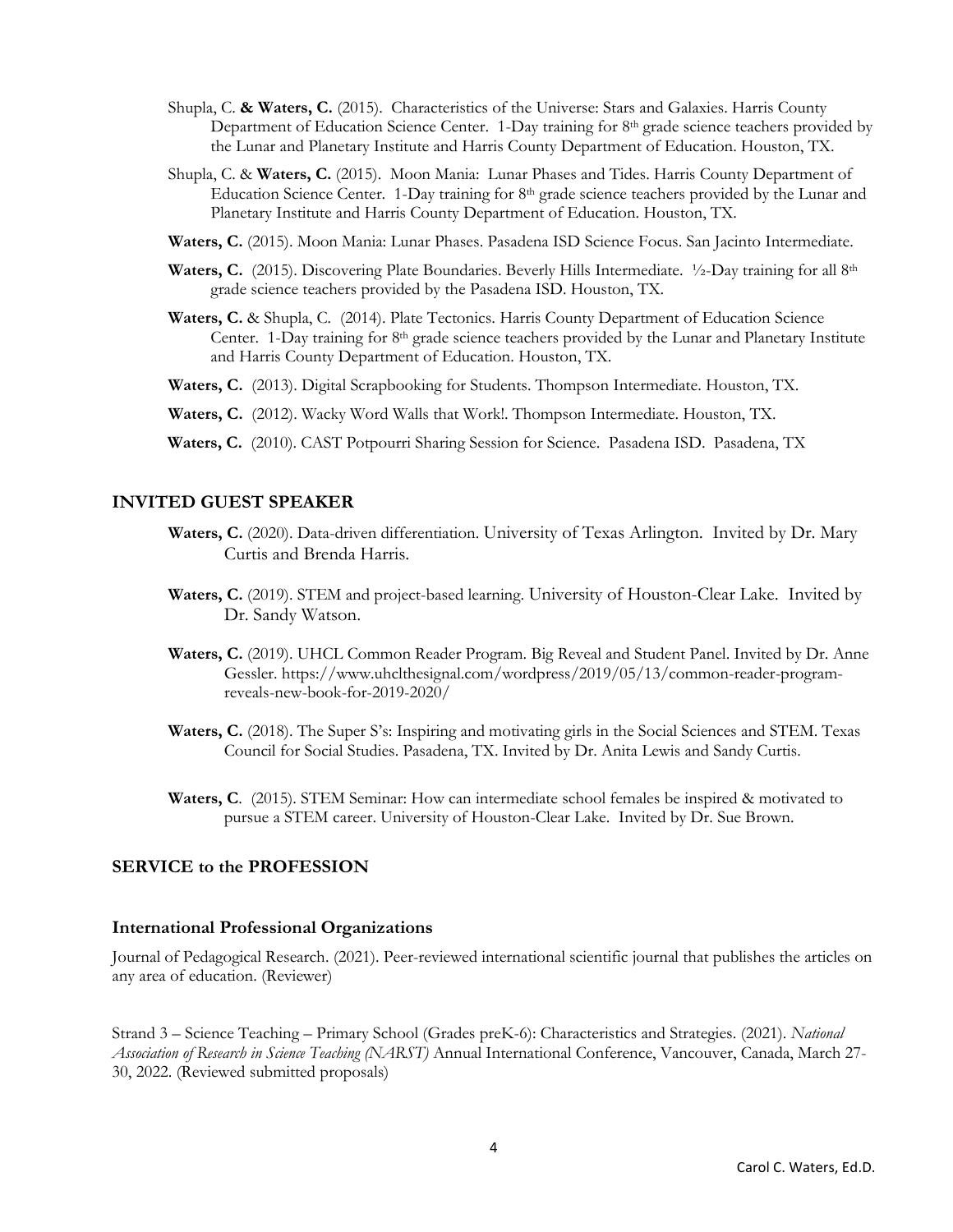Strand 4 – Science Teaching – Middle and High School (Grades 5-12): Characteristics and Strategies. (2021). *National Association of Research in Science Teaching (NARST)* Annual International Conference, Vancouver, Canada, March 27-30, 2022. (Reviewed submitted proposals)

Strand 7 – Pre-service Science Teacher Education. (2021). *National Association of Research in Science Teaching (NARST)* Annual International Conference, Vancouver, Canada, March 27-30, 2022. (Reviewed submitted proposals)

### **National Professional Organizations**

JASON Learning. (2021). Teacher Advisory Council Member.

Journal of STEM Education: Innovations and Research. (2021). Peer-reviewed journal that aims to promote highquality education at all levels in science, mathematics, engineering, and technology through articles that provide information that is well-founded in STEM content. (Reviewer)

### **Regional/Multi-State Professional Organizations**

Division I – Educational Administration Policy, Leadership, & Program Evaluation. (2021). *Southwest Educational Research Association (SERA) Annual Meeting*, New Orleans, LA, Feb. 23-25, 2022. (Reviewed submitted proposals)

Division I – Educational Administration Policy, Leadership, & Program Evaluation. (2020). *Southwest Educational Research Association (SERA) Annual Meeting*, Virtual Conference, Feb. 2021. (Reviewed submitted proposals)

Division II – Instruction, Learning & Cognition. (2021). *Southwest Educational Research Association (SERA) Annual Meeting*, New Orleans, LA, Feb. 23-25, 2022. (Reviewed submitted proposals)

Division II – Instruction, Learning & Cognition. (2020). *Southwest Educational Research Association (SERA) Annual Meeting*, Virtual Conference, Feb. 2021. (Reviewed submitted proposals)

### **Workshops/In-Service Presentations**

Weiser, B. & Waters, C. (2021, October). Aquatic WILD. Houston, TX. UHCL Student Teacher Development.

### **University Service**

7-12 Composite Science Committee

Middle School Pipeline Committee

University of Houston-Clear Lake EDCI Advisory Committee (2015-2020)